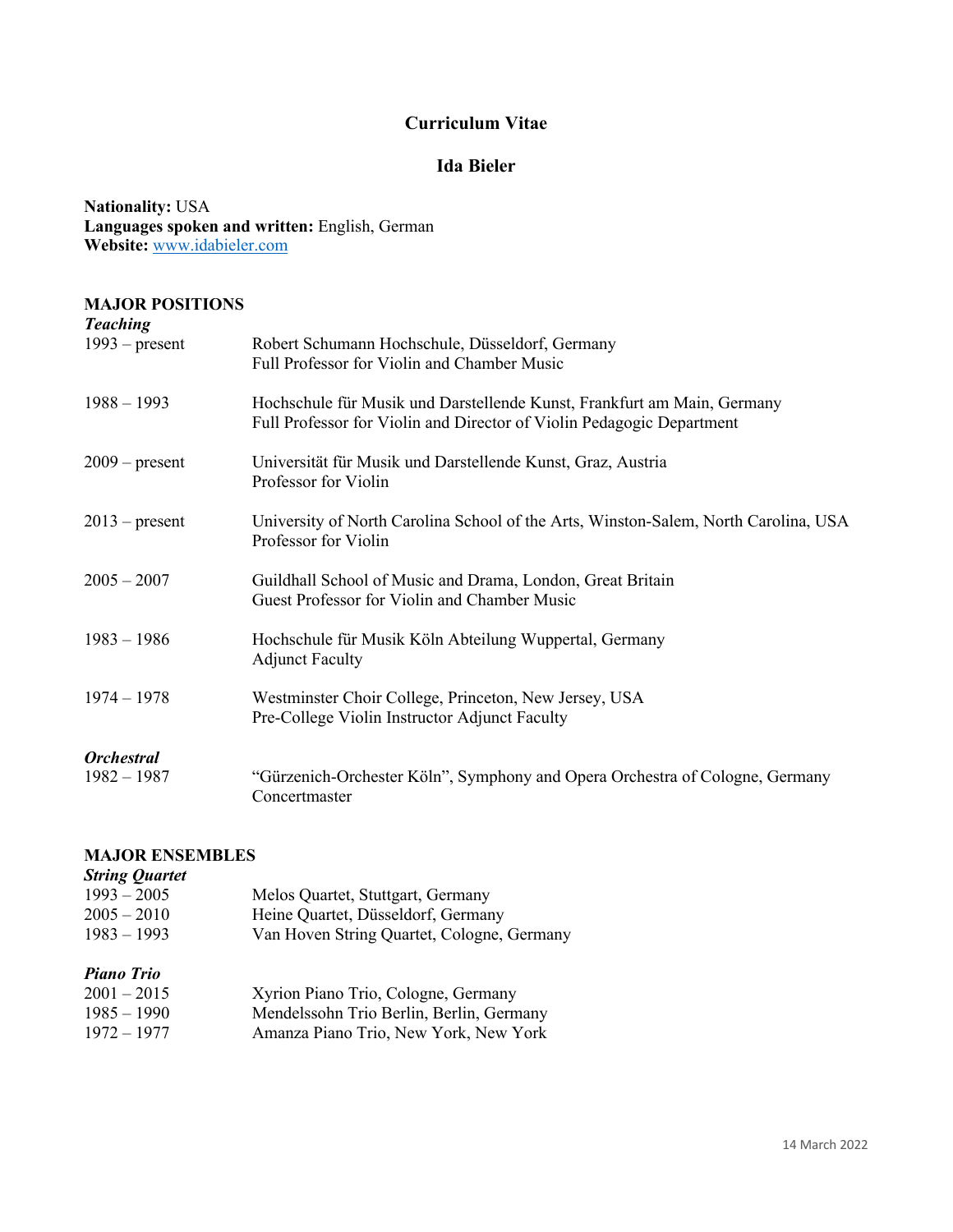#### *Mixed Ensembles: Strings, Winds and Piano*

- 2002 present Robert Schumann Ensemble, Düsseldorf, Germany
- 1995 2003 Ensemble Villa Musica, Rheinland-Pfalz, Germany
- Ensemble Animabile, Düsseldorf, Germany

### **INTERNATIONAL PERFORMING CAREER**

- Over 40 years internationally as soloist with orchestra, in recital, and in chamber ensembles
- Regular international festival appearances
- Recording and live performances for radio, television, CDs and videos

## **INTERNATIONAL PERFORMANCE AND RECORDING PRIZES AND AWARDS**

## *International Solo Competitions*

| 1981 | Gold Medal: International Violin Competition "Valentino Bucchi", Rome, Italy     |
|------|----------------------------------------------------------------------------------|
| 1981 | Contemporary Music Award: International Violin Competition "Valentino Bucchi,"   |
|      | Rome, Italy                                                                      |
| 1981 | Audience Prize: International Violin Competition "Valentino Bucchi," Rome, Italy |
| 1980 | Top Prize: International Concours Dr. Luis Sigall, Vina del Mar, Chile           |

- 1980 Top Prize: International Competition for Chamber Music "Vittorio Gui," Florence, Italy
- 1979 First Prize: Heimsuth Competition, Cologne, Germany
- 1972 First Prize: Concert Artists Guild, New York

#### *Recording Awards*

- Sono Prize for Beethoven Trios v. 1-2, 2008, Belgium: Beethoven, *Complete Piano Trios*, Vol. I + II: Xyrion Trio, Naxos 8.557723, 2005
- ClassicsToday "Reference Recording": Penderecki, *Sonatas, Miniatury and Cadenza for Solo Violin*, Naxos 8.557253, 2004
- Resonance, France, 2002
- Fono Forum "Stern des Monats", Germany: Spohr, *Nonett op. 31*, Ensemble Villa Musica, MDG 633 0849-2, 1998
- Cannes Classical Award: Hindemith, *Violin Sonatas op. 11/1 and 11/2*, MDG 304 0691-2, 1996
- "Echo Klassik" Prize, Germany: Hindemith, *Violin Sonatas op. 11/1 and 11/2*, MDG 304 0691-2, 1996
- The Strad "Chamber Music Selection": Brahms, *String Quartet a-minor*, Janacek, *String Quartet No.2*, Heine Quartet, Genuin 86066

## **RECORDING FIRMS**

- harmonia mundi musique s.a.s., Arles, France
- Musikproduktion Dabringhaus und Grimm, Detmold, Germany
- NAXOS Deutschland Musik & Video Vertriebs-GmbH, Poing, Germany
- Genuin Classics, Leipzig, Germany
- Coviello Classics, MBM Mielke Bergfeld Musikproduktion KG, Darmstadt, Germany
- Carus, Carus-Verlag GmbH & Co KG, Leinfelden-Echterdingen, Germany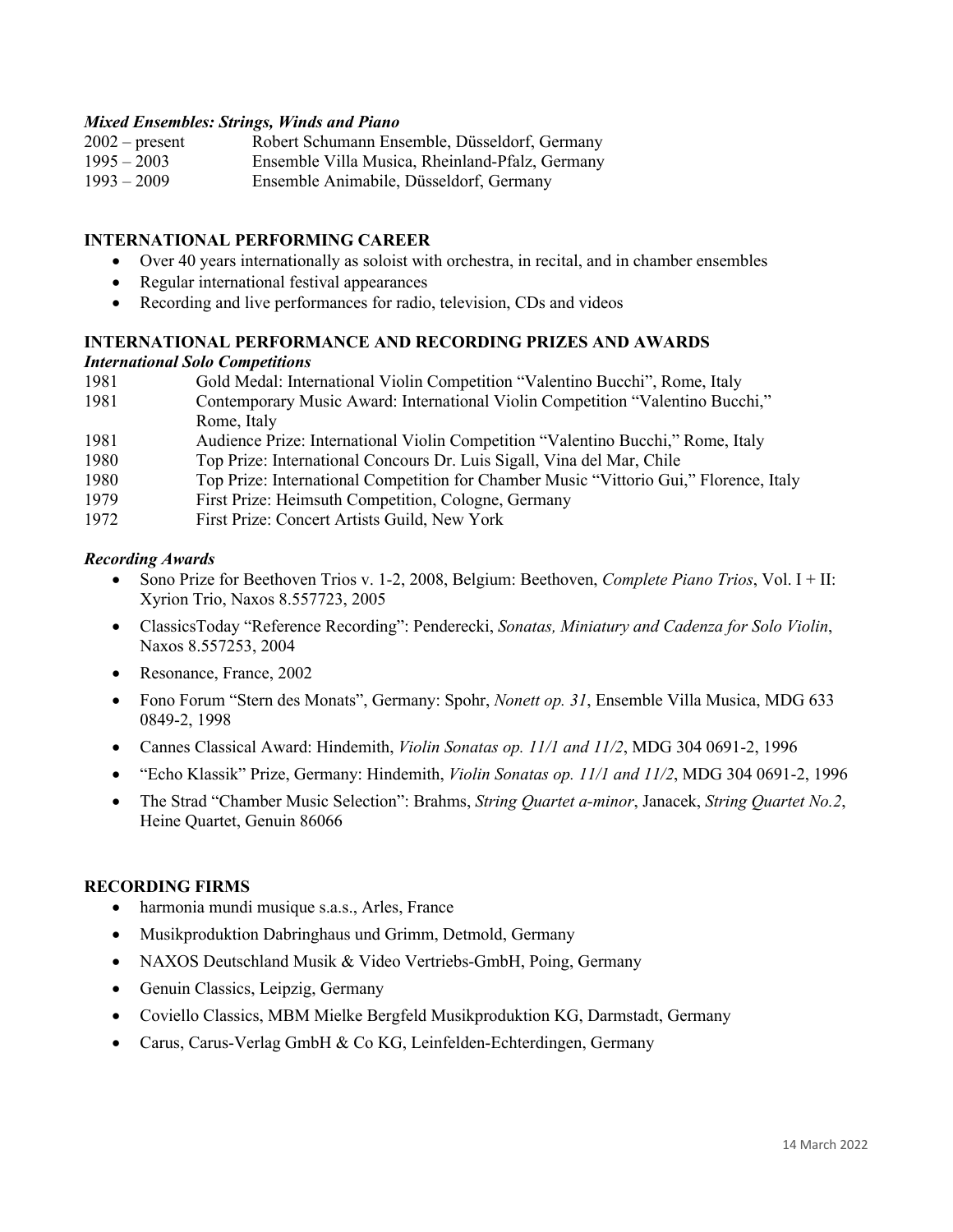## **DISCOGRAPHY (select list)**

- *New Release: "Touched by the Strings".* Chorwerke mit Solovioline, Orpheus Vokalensemble, Michael Alber (Leitung), Carus-Verlag, 83.481/00, 2017
- Brahms, *Violin Sonatas*, James Maddox (piano), Coviello Classics (COV 51306), 2013
- Hindemith, *"Artist and Educator," 41 pieces for two violins, sonatas for violin solo op.31, 1 & op.31, 2*, Georg Sarkisjan (2nd violin), Coviello (COV 61114), 2011. World premiere recording.
- Bartok, *Complete Sonatas for Violin*, Nina Tichman (piano), MDG 304 0666-2, 1996
- Bartok, *Sonata for Violin Solo, Contrasts, Rumanian Folk Dances*, Ensemble Villa Musica, MDG 304 0667-2, 1996
- Beethoven, *Complete Piano Trios*, Vol. I: *Trios op. 70, 1+2, Variations op. 44*, Xyrion Trio, Naxos 8.557723, 2005
- Beethoven, *Complete Piano Trios*, Vol. II: *Trios op. 1, 1+2, Allegretto WoO 39*, Xyrion Trio, Naxos 8.557724, 2007
- Beethoven, *Complete Piano Trios*, Vol. III: *Trio op. 1, 3, Sinfonie Nr. 2*, Xyrion Trio, Naxos 8.570255, 2009
- Beethoven, *Complete Piano Trios*, Vol. V: *Trios op. 97, WoO 38, Variations op. 121a*, Xyrion Trio, Naxos 8.572343, 2013
- Brahms, *String Quartet a-minor*, Janacek, *String Quartet No.2*, Heine Quartet, Genuin 86066
- Corigliano, *Complete Works for Violin and Piano*, Nina Tichman (piano), Naxos 8.559306, 2006
- Dvořák, *String Quartets op. 96, String Quintet op. 97*, Melos Quartet, Gérard Caussé (viola), harmonia mundi France, 1997
- Dvořák, *String Quartets op. 34, Piano Quintet op. 81*, Melos Quartet, Karl Engel (piano), harmonia mundi France, 1999
- Dvořák, *String Quartets op. 105 and op. 106*, Melos Quartet, harmonia mundi France, 2001
- Fibich, *Quartet op. 11, Quintet op. 42*, Ensemble Villa Musica, MDG 304 0775-2, 1998
- Hindemith, *Violin Sonatas op. 11/1 and 11/2*, Kalle Randalu (piano), MDG 304 0691-2, 1996
- Hindemith, *Sonata in E for violin and piano*, Kalle Randalu (piano), MDG 304 0692-2,1996
- Klein, Gideon, *Duo for Violin and Violoncello*, Ensemble Villa Musica, MDG 304 0618-2, 1995
- Penderecki, *Sonata for Violin and Piano, String Trio, Quartet for Clarinet and String Trio*, Ensemble Villa Musica, MDG 304 0917-2, 1999
- Penderecki, *Complete Works for Violin and Piano*, Nina Tichman (piano), Naxos 8.557253, 2004
- Reicha, *Sinfonia concertante for Flute, Violin and Orchestra*, Jean-Claude Gérard (flute), Sinfonieorchester Wuppertal, Peter Gülke (conductor), MDG 335 0661-2, 1995
- Schubert, *String Quintet op. posth. 163*, Melos Quartet, Wolfgang Boettcher (cello), harmonia mundi France HMA 1951494, 1993
- Schulhoff, *Duo for Violin and Violoncello*, Ensemble Villa Musica, MDG 304 0617-2, 1993
- Sibelius, *String Quartet op. 56* and Verdi, *String Quartets*, Melos Quartet, harmonia mundi France, HMC 901671, 1998
- Spohr, *Nonett op. 31*, Ensemble Villa Musica, MDG 633 0849-2, 1998
- In Preparation: J.S. Bach, *Solo-Sonatas and Partitas*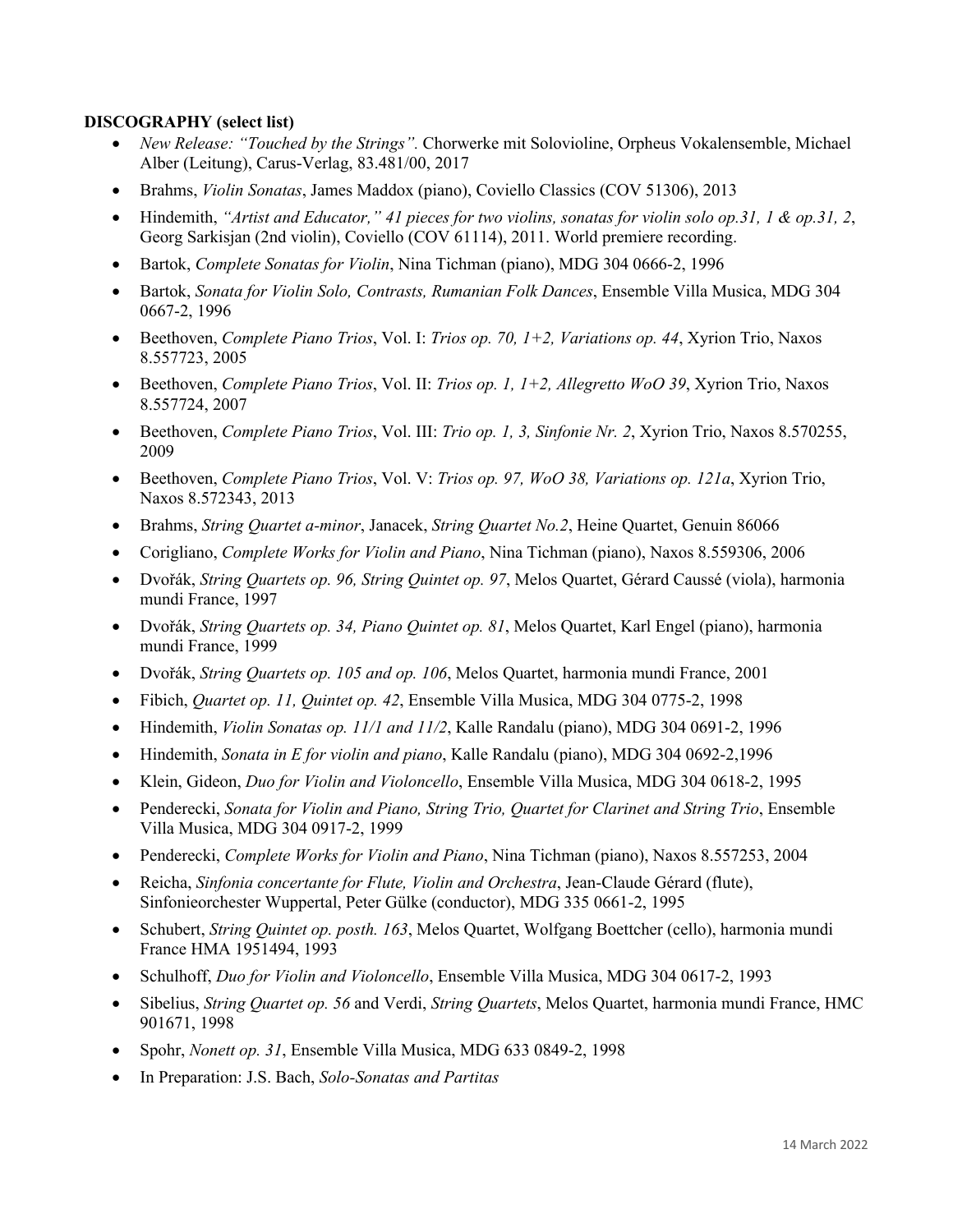## **RADIO RECORDINGS**

- Beethoven, *String Quintets in C major Op. 29 and in E flat major Op. 4*, VanHoven String Quartet, Westdeutscher Rundfunk Köln (WDR)
- Dvořák, *Sonata in F major Op. 57*, Janáček, *Sonata and Dumka for violin and piano*, Nerine Barrett (piano), Westdeutscher Rundfunk Köln (WDR)
- Françaix, *Piano Trio and Dixtuor*, Südwestrundfunk Stuttgart (SWR)
- Grieg, *Complete Sonatas for violin and piano*, Joseph Smith (piano), Saarländischer Rundfunk Saarbrücken (SR)
- Lutoslawski, *Subito for violin and piano (1992)*, Nina Tichman (piano), Saarländischer Rundfunk Saarbrücken (SR)
- Mendelssohn, *Concerto for Violin and Piano in D minor*, Neusser Kammerorchester, Westdeutscher Rundfunk Köln (WDR)
- Mendelssohn, *Piano Trios*, Mendelssohn Trio Berlin, Saarländischer Rundfunk Saarbrücken (SR)
- Mendelssohn, *Piano Trios*, Mendelssohn Trio Berlin, Norddeutscher Rundfunk Hamburg (NDR)
- Penderecki, *Sonata No. 2 for violin and piano*, Nina Tichman (piano), Saarländischer Rundfunk Saarbrücken (SR)
- Ravel, *Sonata for violin and piano*, Mendelssohn, *Sonatas in F major and F minor op. 4*, Allison Lander (piano), Radio New Zealand
- Reimann, *Adagio in Memoriam Robert Schumann*, Heine Quartet, Westdeutscher Rundfunk Köln (WDR)
- Rossini, *Sonatas for two violins, cello, and double bass*, Saschko Gawriloff (violin), Claus Kanngiesser (cello), Wolfgang Güttler (double bass), Westdeutscher Rundfunk Köln (WDR)
- Saint-Saëns, *Sonata in D minor Op. 75*, Nina Tichman (piano), Saarländischer RundfunkSaarbrücken (SR)
- Schumann, *Complete Sonatas for violin and piano*, Karl Engel (piano), Westdeutscher Rundfunk Köln (WDR)
- Schumann, *Complete String Quartets*, *Piano Quintet*, Heine Quartet, Westdeutscher Rundfunk Köln(WDR)

#### **WORLD PREMIERE PERFORMANCES & RECORDINGS**

- World Premiere: Works for Solo Violin and Choir with Orpheus Vokalensemble. Works by Gregor Hübner, Wolfram Buchenberg, Vytautas Miskinis and John Hoybye, commissioned by the State Academy of Music Baden-Württemberg, Ochsenhausen, 2016
- Paul Hindemith: World Premiere of rediscovered and newly published *41 pieces for two violins*
- Krzysztof Penderecki: South American Premiere and first performances of *Concerto per violino ed orchestra no.2 – Metamorphosen* under the direction of the composer
- Aribert Reimann: World Premiere of string quartet *Adagio. Zum Gedenken an Robert Schumann* at the Schumannfest Düsseldorf, May 2006
- Volker David Kirchner: World Premiere, *Exil* for clarinet, violin, cello and piano, Stuttgart May 1995
- Moritz Eggert: *Neue Dichter Lieben*, World Premiere of "Version for Voice and Piano Trio", May 2010
- Moritz Eggert: *Andernacht*, Premiere May 2010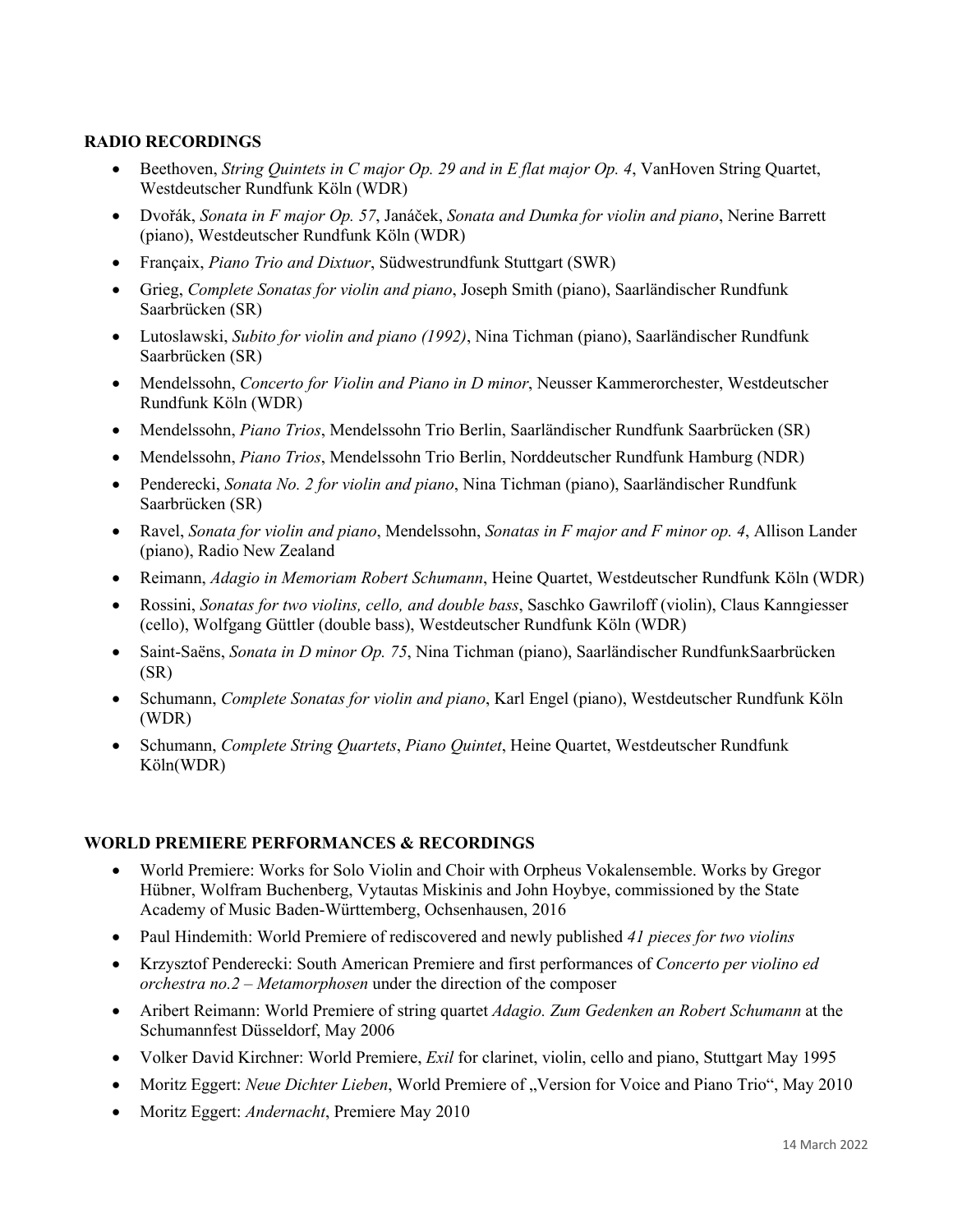- Krzysztof Penderecki: Complete works for violin and piano, CD: World Premiere recording of *Sonata No. 2* and *Miniatures* for Violin and Piano
- Laurence Dillon: *Last Spring* for String Quartet, Premiere February 1st, 2020

## **DEDICATIONS**

- Volker David Kirchner: Third piano trio, dedicated to the Xyrion Trio
- Volker David Kirchner: Fifth string quartet, *Hölderlin Fragment*, dedicated to Ida Bieler
- Michael Denhoff: *Lamento* from *Strofen* Op. 107, dedicated to Ida Bieler

## **INTERNATIONAL FESTIVAL APPEARANCES**

- Accademia Europea del Quartetto, Fiesole, Italy
- Andernacher Musiktage, Schloss Burg Namedy, Andernach, Germany
- Australian Chamber Music Festival, Townsville, Australia
- Berliner Festwochen, Berlin, Germany
- Bermuda Chamber Music Festival
- Casals Festival Puerto Rico, USA
- Chamber Music West, San Francisco, California, USA
- Eastern Music Festival, Greensboro, North Carolina, USA
- Europäische Akademie für Musik und Darstellende Kunst, Montepulciano, Italy
- Europäisches Klassik Festival, Germany
- Festival de Monte Carlo
- Festival Internazionale "Duchi d'Aquaviva", Atri, Italy
- Hong Kong Festival of Chamber Music, Hong Kong
- Huberman Festival (coming in 2018), Jerusalem Music Academy, Israel
- International Chamber Music Academy of Southern Germany, Ochsenhausen, Germany
- Internationales Beethovenfest Bonn, Germany
- Ludwigsburger Schlosskonzerte, Germany
- Luxembourg Chamber Music Festival, Luxembourg
- Marlboro Music Festival, Marlboro, Vermont, USA
- MDR Musiksommer, Leipzig, Germany
- Mendelssohn Festival, Saarland, Germany
- Mozartfest, Würzburg, Germany
- Mozartfest, Augsburg, Germany
- Music Academy Of The West, Santa Barbara, California, USA
- Oberstdorfer Musiksommer, Germany
- Paris Festival Châtelet, France
- Prague Spring International Music Festival, Prague, Czech Republic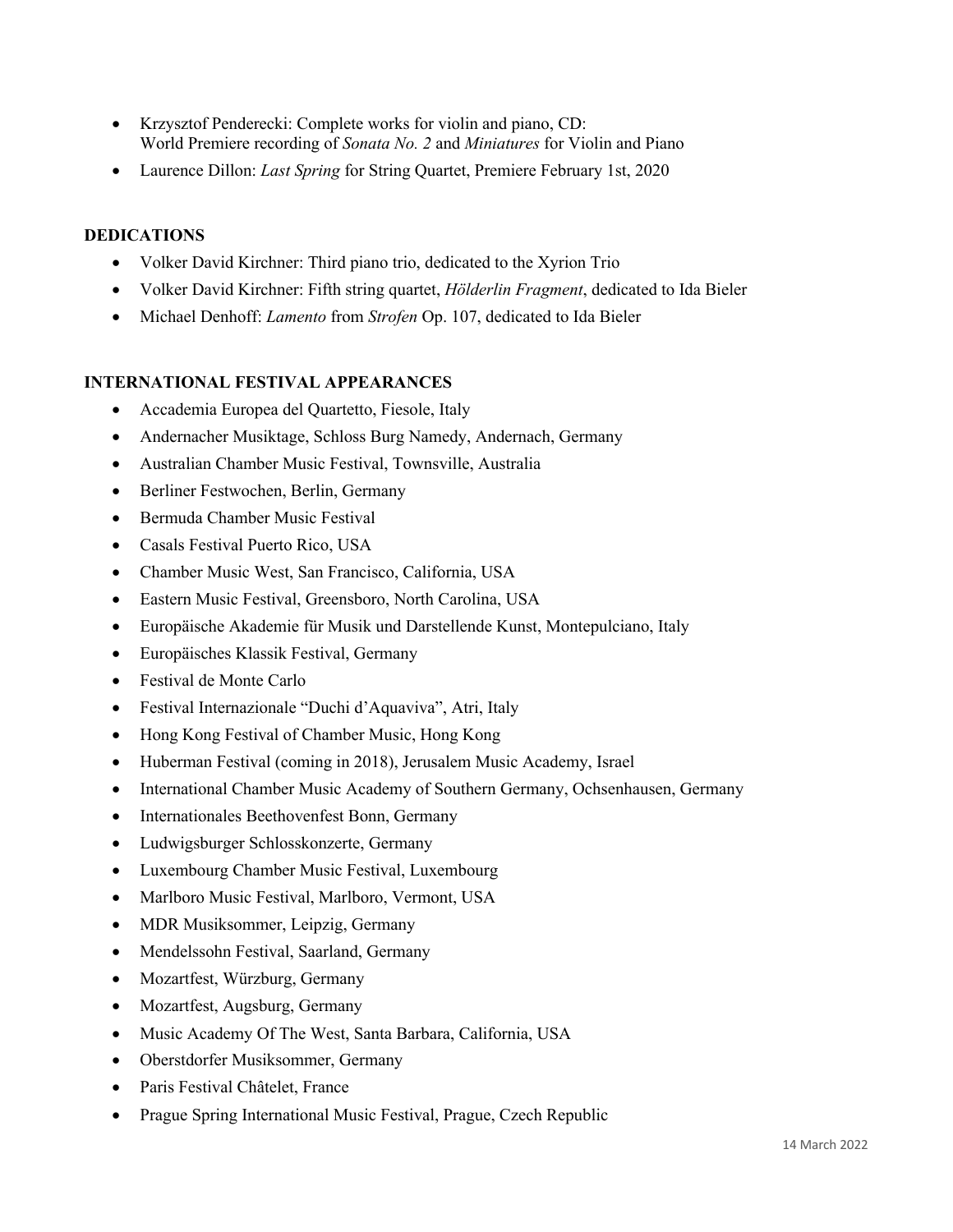- Quartet Festival Aix-en-Provence, France
- Ravinia Festival, Chicago, Illinois, USA
- Rheingau Musik Festival, Germany
- Schleswig-Holstein Musik Festival, Lübeck, Germany
- Schubertiade, Feldkirch, Austria
- Schumannfest Düsseldorf, Germany
- Schwetzinger Festspiele, Germany
- Sommerliche Musiktage Hitzacker, Germany
- Tivoli Festival Copenhagen, Denmark
- UNCSA's Summer Strings Festival, Winston Salem, North Carolina, USA

## **INTERNATIONAL SOLO ORCHESTRAL ENGAGEMENTS (select list)**

- Symphony Orchestra Liege, Belgium, Louis Langren, conductor
- Polish Symphony Orchestra, Polish Chamber Orchestra
- Gürzenich-Orchester, Cologne, Alfred Trippner, conductor
- Symphony Orchestra Jena, Germany
- Symphony Orchestra Ludwigshafen, Germany, Anne Manson, conductor
- Philharmonie Südwestfalen, Siegerland, Germany
- Münchener Kammerorchester, Germany, Christoph Poppen, conductor
- Neusser Kammerorchester, Germany, Johannes Goritzki, conductor
- Heidelberger Kammerorchester, Germany
- Aachener Kammerorchester, Germany Reinmar Neuner, conductor
- Kammerorchester Bergisch-Gladbach, Germany
- Symphony Orchestra Xalapa, México, Krzysztof Penderecki, conductor
- Symphony Orchestra de Maracaibo, Venezuela, Eduardo Ran, conductor
- Symphony Orchestra Porto Allegra, Brazil
- Symphony Orchestra Santiago de Chile, Viña del Mar, Chile
- Chamber Orchestra of Auckland, New Zealand
- New Zealand Symphony Orchestra Dunedin, New Zealand, Theodor Kushner, conductor
- Eastern Festival Symphony Orchestra, Greensboro, NC, Sheldon Morgenstern, conductor
- Roanoke Symphony Orchestra, Roanoke, Virginia, Victoria Bond, conductor
- Augusta Symphony Orchestra, Augusta, Georgia
- Mainzer Kammerorchester, Touring Germany/Spain

#### **INTERNATIONAL MASTERCLASSES FOR SOLO VIOLIN AND CHAMBER MUSIC (select list)**

- Music Academy of the West, California, USA, 2022
- Ravinia Festival, Steans Music Institute, Chicago, USA, 2021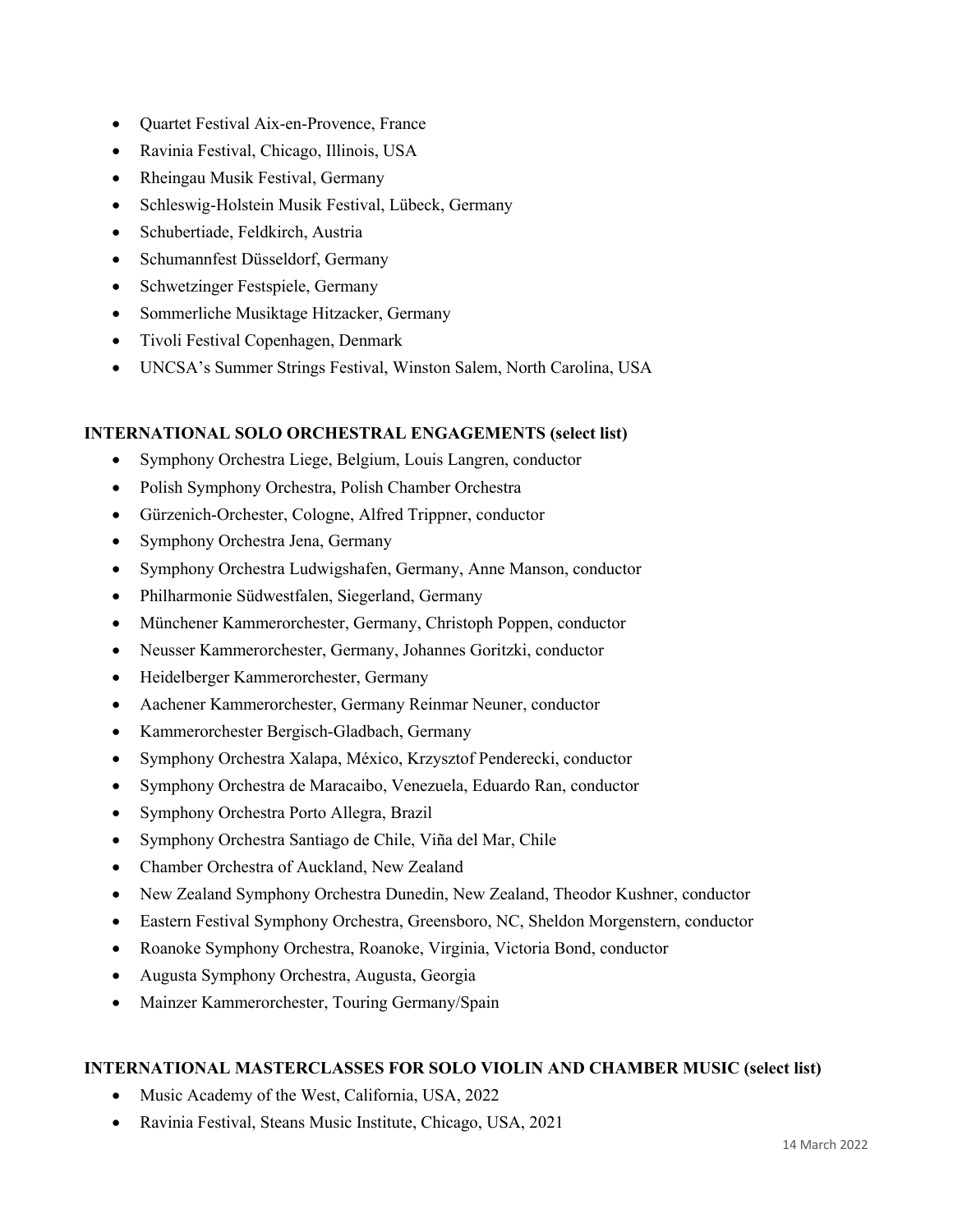- Florida International University, Miami, USA, 2011, 2014
- New England Conservatory, Boston, USA, 2013
- Eastern Music Festival, USA, 1996, 2005
- Schleswig-Holstein Musik Festival, Germany, 2002, 2008, 2016
- European Music Academy Bonn, Germany, 2002 2009
- Landesakademie Ochsenhausen, Germany, yearly masterclasses 2002 2022
- Landesmusikakademie Nordrhein-Westfalen, Germany, 2002 2015
- Oberstdorfer Musiksommer, Germany, 1993 2005
- Festival dei Duchi di Aquaviva, Atri, Italy, 2002 2019
- Accademia Europea del Quartetto, ECMA, Fiesole, Italy, 2016
- European Academy of Music and Arts, Montepulciano, Italy, 2011
- Gustav Mahler Academy, Bolzano, Italy, 2009, 2011
- Guildhall School of Music and Drama London, England, regular masterclasses 2004 2008
- Jerusalem Music Center, Israel, 2016, 2018, 2020, 21
- Masterclasses Haliaeti, Koper Music School, Slovenia, 2013, 2015, 2017
- Musikkurswochen Arosa, Switzerland, 2007
- Hindemith-Institut, Blonay, Switzerland, 1999 2005
- Toronto University School of Music, Canada, 2001
- Canberra School of Music, Australia, 1993
- Perth School of Music, Australia, 1993
- Townshend Chamber Music Festival, Australia, 1992
- Victoria University of Wellington, New Zealand School of Music, 2008
- Auckland University School of Music, New Zealand, 1992
- Conservatory of Music, Hong Kong, 2006
- Tokyo University, Japan, 2002
- Tokyo College of Music, Japan, 2002
- Summer Festival Yong Pyong, Korea, 1992

#### **INTERNATIONAL COMPETITION JURY MEMBER (select list)**

- Internationaler Louis Spohr Wettbewerb, Weimar/Germany: Solo Violin
- Deutscher Musikwettbewerb, Berlin, Germany: Solo Violin
- Deutscher Musikwettbewerb, Bonn, Germany: Solo Violin
- "Jugend Musiziert" Competition, Germany: "Klassikpreis", String Competition
- Wettbewerb des Kulturkreises des BDI, Leverkusen, Germany: Solo Violin
- Wettbewerb "Deutsche Stiftung Musikleben," Hamburg/Germany: String Competition
- Grand Prix d'Eurovision, ZDF, Mainz, Germany: Solo Violin
- "Charles Hennen" International Competition for Chamber Music, Heerlen, Netherlands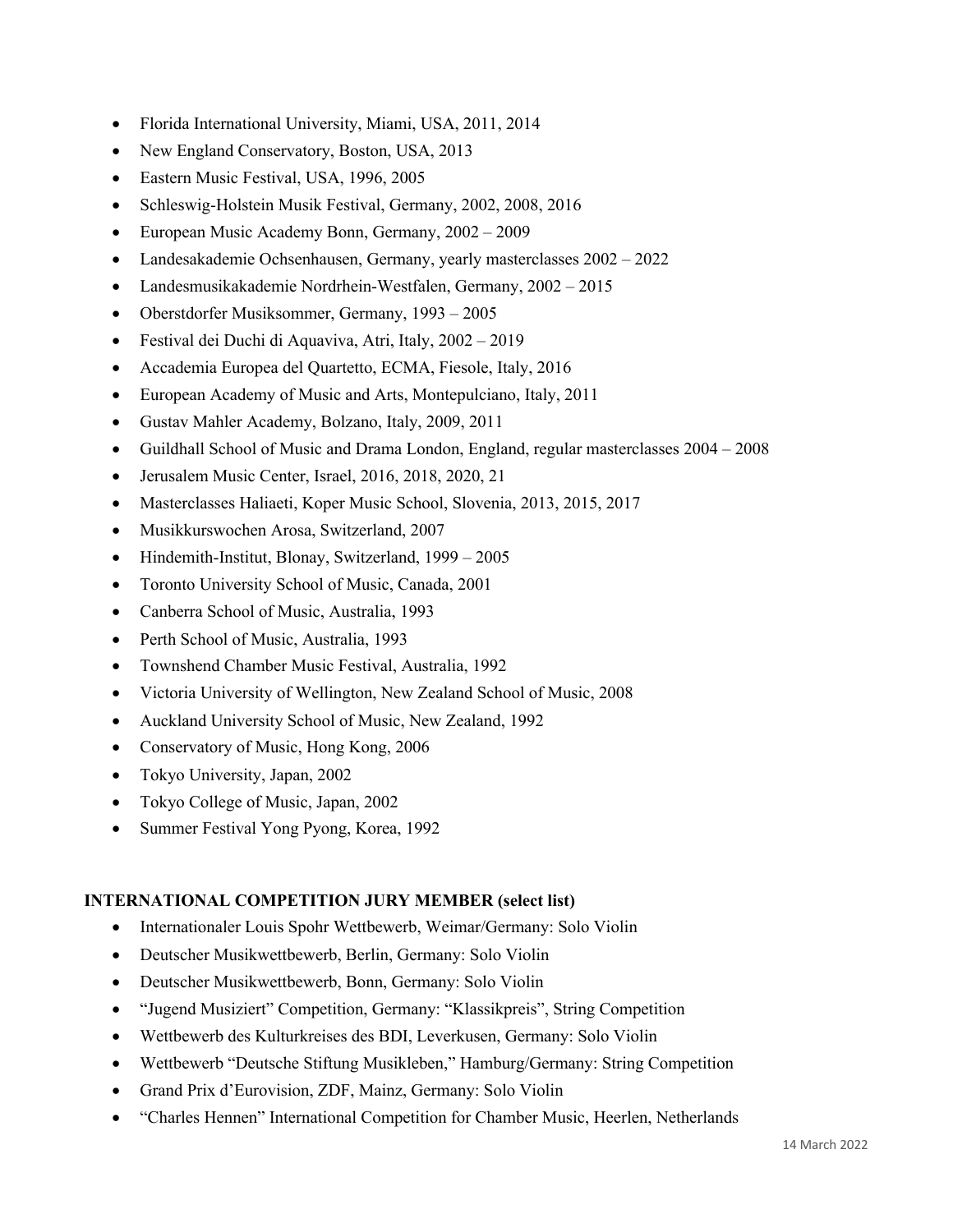- International Competition "Franz Schubert und die Musik der Moderne," Graz, Austria: String Quartet, 2009, 2018
- TROMP International Music Competition, Eindhoven/Netherlands: String Quartet
- Deutscher Musikwettbewerb, Bonn, Germany: Chamber Music
- Wettbewerb des Kulturkreises des BDI, Frankfurt, Germany: Piano Trio, String Quartet
- Stiftung Villa Musica Rheinland-Pfalz, Schloss Engers, Germany: Chamber Music
- Music Teachers National Association Competition, Rock Hill, South Carolina, USA: Solo Violin
- National Educational Competition Jury, Berlin, Germany 2012: "Kultur macht stark. Bündnisse für Bildung," Federal Ministry of Education and Research, Germany
- Frankfurt Chamber Music Competition, Germany

## **ARTISTIC DIRECTORSHIPS & COMMUNITY INITIATIVES**

# *Artistic Directorships*  Beginning March 2022 "New Opus" Chamber Music from Watson Hall at the University of North Carolina School of the Arts, Winston Salem, North Carolina Beginning July 2022 "International Chamber Music Academy of Southern Germany" Landesakademie Baden-Württemberg, Ochsenhausen, Germany 2019 – present "Reynold Quartet at Reynolda" a cooperative concert series with University of North Carolina School of the Arts and Reynolda, Winston Salem, North Carolina 2015 – present "Chrysalis Chamber Music Institute" at the University of North Carolina School of the Arts, Winston Salem, North Carolina 2011 – present Artistic Mentor and Co-Founder, "Ida Bieler International Music Academy, Cologne", Germany 2008 – present Artistic Mentor, "Junge Streicherakademie Mainz", Mainz, Germany 2005 – present Concert Series, "Residenz Schloss Bensberg", Bensberg, Germany: Artists' Profile Concerts, Chamber Music series, Young Artists' Showcase Concerts 2007 – 2015 "Andernacher Musiktage", Chamber Music Festival of the Castle Namedy, Andernach, Germany 2007 – 2009 Chamber Music Festival "Easter Music" Wolfegg, Germany 2005 – 2007 "International String Festival Landesakademie Baden-Württemberg", Ochsenhausen, Germany 2002 – 2005 "String Festival of the Rhine" – "Rheinische Streicherakademie", Bonn, Germany 1992 – 2002 "String Festival of the Rhine" – "Rheinische Streicherakademie", Bonn, Germany Development and Coordination with Sponsors and Government as Initiator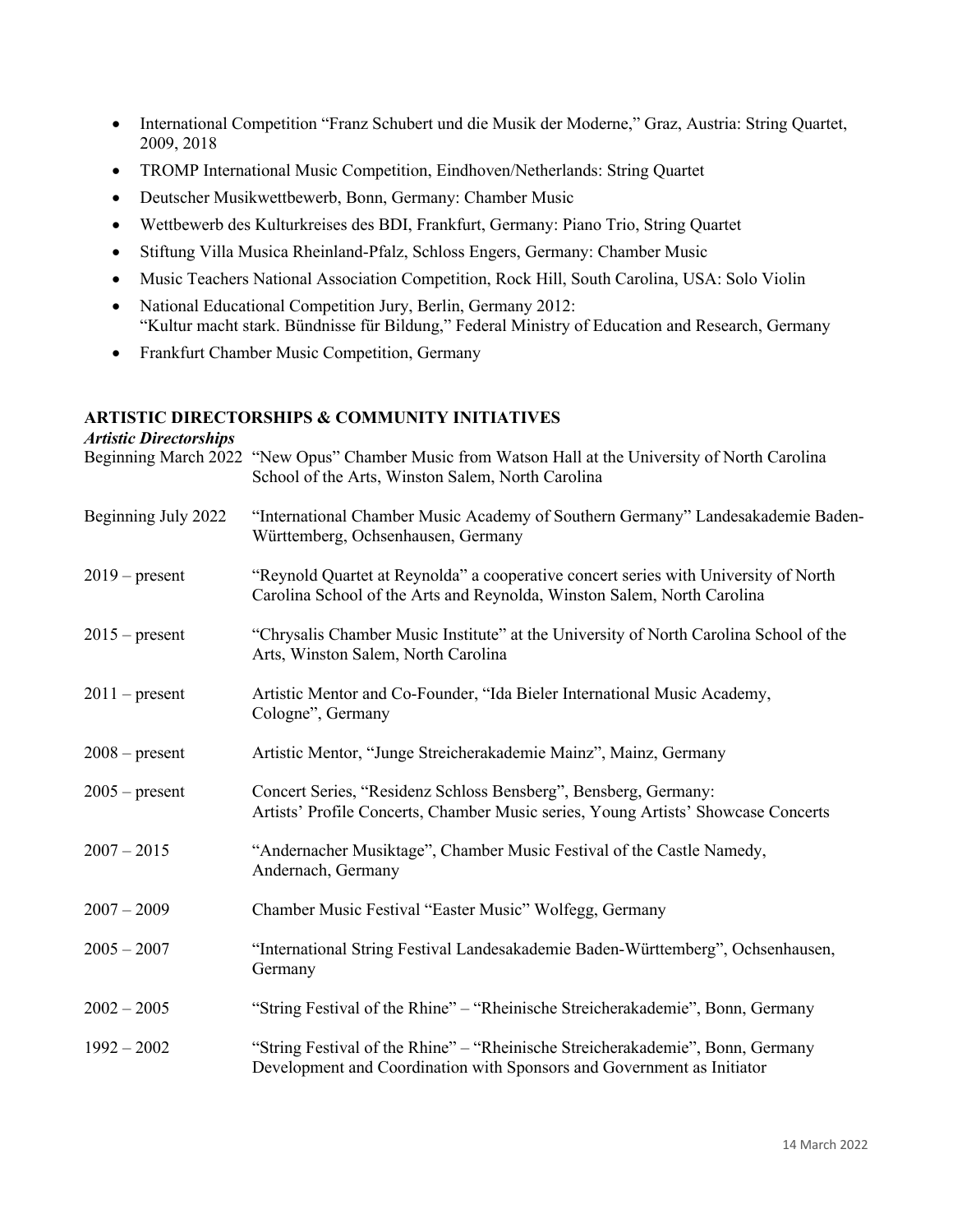### *Community Initiatives and Programs*

|                  | Beginning Spring 2022 "Music for Food" program at University of North Carolina School of the Arts, Winston<br>Salem, North Carolina                                 |
|------------------|---------------------------------------------------------------------------------------------------------------------------------------------------------------------|
| $2017$ – present | Artistic Advisory Assistance "Schubert & Modern Competition", Graz, Austria                                                                                         |
| $2014$ – present | Initiator and Artistic Director "Vivaldi Project" University of North Carolina School of<br>the Arts in conjunction with ArtistsCorp, Winston Salem, North Carolina |
| $2010$ – present | Initiator and Artistic Director "Vivaldi Program" Düsseldorf, Germany<br>Teacher training program aimed at educating underprivileged children                       |
| $2005 - 2010$    | "Robert-Schumann-Gesellschaft Düsseldorf", Düsseldorf, Germany                                                                                                      |
| $2003 - 2019$    | Co-Founder and Artistic Director "Yehudi Menuhin Live Music Now Rhein-Ruhr",<br>Germany                                                                             |
| $2002 - 2006$    | Board Member "Europäische Musikakademie Bonn", Bonn, Germany                                                                                                        |
| 2002             | Founding Artistic Coordinator, Graduate Chamber Music Program at the Guidhall School<br>of Music, London, Great Britain                                             |

## **EDUCATIONAL & COMMUNITY AWARDS**

- "Ideen für die Bildungsrepublik 2011", Germany: Vivaldi-Project, Top Educational Award of Germany
- Weißfräcke DKG Düsseldorf, Germany: Award for Social Service 2013

## **PUBLICATIONS AND NEW EDITIONS**

#### *Editions published by Schott-Music*

|      | In preparation, to be released June 2022: Antonin Dvorák, <i>Ballade</i> , op. 15, and <i>Notturno</i> , op. 40 |
|------|-----------------------------------------------------------------------------------------------------------------|
| 2014 | Karol Szymanowski, <i>Myths</i> op. 30, 2014, VLB 174                                                           |
| 2012 | Edward Elgar, La Capriceuse op. 17 with Preface, VLB 168                                                        |
| 2012 | Josef Suk, Four Pieces op. 17, 2012, VLB 160                                                                    |
| 2010 | Franz Ries, Perpetuum Mobile, op. 34/5 with Preface, VLB 139                                                    |
| 2010 | Pierre Rode, 24 Caprices (with co-editor Ulrich Groener), ED 20584                                              |
| 2010 | Henri Vieuxtemps, Rondino, op. 32/2 with Preface, VLB 137                                                       |
| 2009 | Bedrich Smetana, Aus der Heimat, composed in 1880 with Preface, VLB 138                                         |
|      |                                                                                                                 |

## *CD-Booklet*

2017 "Touched by the Strings", Carus 83.481, Carus-Verlag

## **LECTURE PERFORMANCES**

- Wolfgang Amadeus Mozart: Historic, stylistic, and ornamentative performance practices
- Hindemith Pieces for two violins for the European String Teachers Association (ESTA), October 2013
- J.S. Bach: Numerological aspects in the sonatas and partitas for solo violin
- "The German Romantic". Presentation concerts in South America, promoted and organized by Goethe Institut, Munich, Germany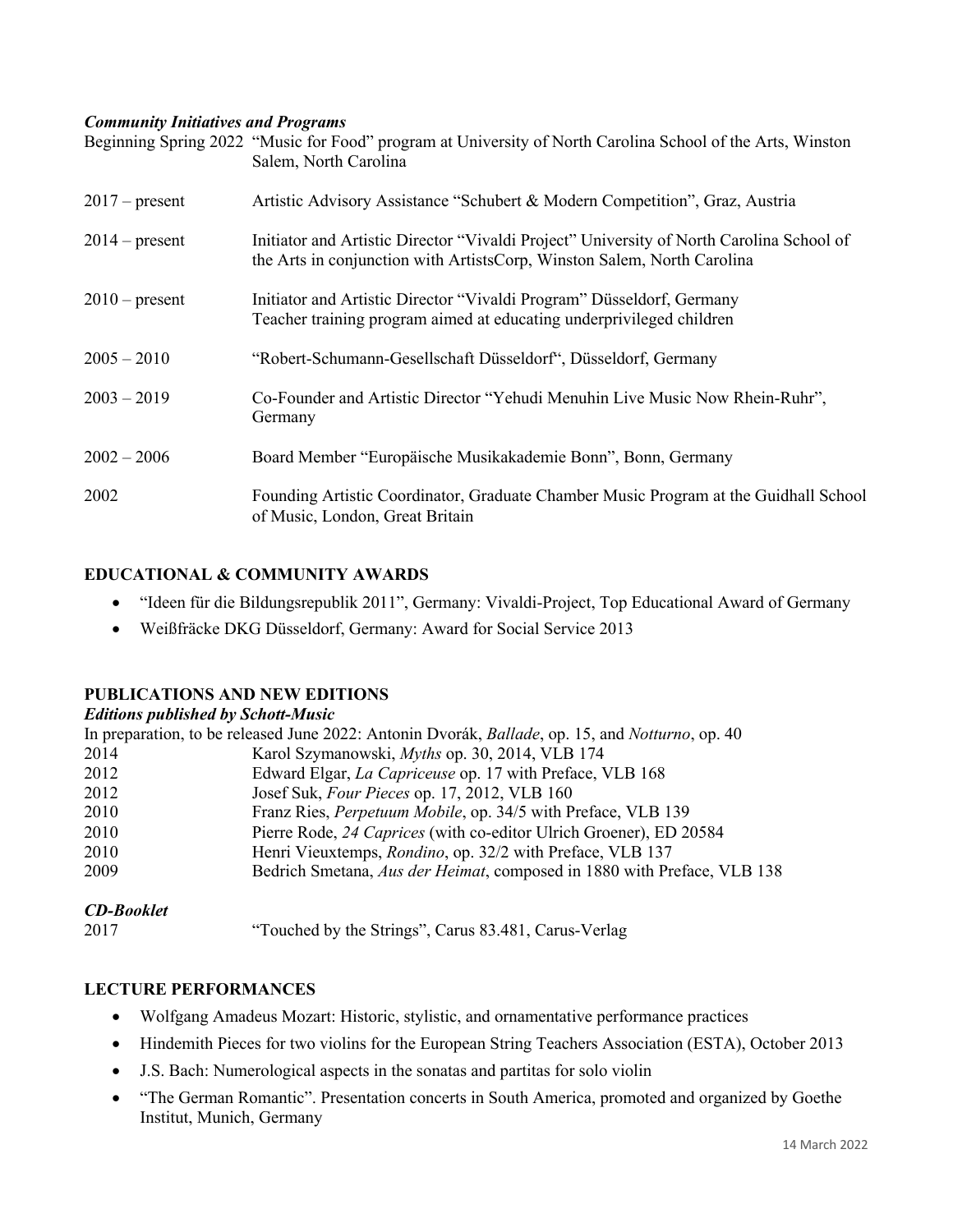- Presentation Performance of the new Schott-Music edition of Schumann's Complete String Quartets with the Heine Quartet, Schumannfest, Düsseldorf, Germany, 2006
- Presentation Perfomances of the new Schott-Music edition of the Violin/Piano Sonatas of Robert Schumann with James Maddox, Schumannfest, Düsseldorf, Germany, 2006

## *Pedagogical Presentations*

- "Survival in Wonderland: Unity and Controversy in the Looking-Glass". Seminar for the Chrysalis Chamber Music Institute illuminating Ensemble Challenges, Personal and Professional Relationships, Rehearsal Techniques, Ethics, Business, Promotion and Presentation.
- "Early Pedagogy amid Diversity". A Vivaldi Project seminar in conjunction with and integrating ideals and realities involved in UNCSA's Equity, Diversity, and Inclusion Project.
- "Studio Led Concert". A student initiative project in conjunction with UNCSA's QED Challenges.

### **MAJOR INTERNATIONAL FEATURE ARTICLES**

- "Tales from the river bank", The Strad, April 2004, London, England
- "Marlboro am Rhein", Das Orchester, March 2004, Mainz, Germany
- "Der Zirkel des Guten. Das Düsseldorfer Vivaldi-Projekt schafft Zukunft", Das Orchester, February 2012, Mainz, Germany
- "Musikinitiative überzeugt in den USA", Westdeutsche Zeitung, March 2015, Düsseldorf, Germany
- "Geigenohr", Article on Complete Sonatas of Bartók and Hindemith for Violin and Piano, Frankfurter Allgemeine Zeitung, 14.05.1999, Frankfurt, Germany
- "Töne ertasten und begreifen lernen", Frankfurter Allgemeine Zeitung, 20.01.1991, Frankfurt, Germany
- "Béla Bartók Violin Sonatas", Répertoire, July/August 1996
- "Mit spannungsvoller Energie". Ida Bieler spielt Bach-Werke, Das Orchester, December 2000, Mainz, Germany

Please see "Artist Reviews" for more articles and reviews.

## **EDUCATION**

| $1978 - 1981$ | Hochschule für Musik, Cologne, Germany<br>"Konzertexamen" Artist's Degree, Top Honors<br>Major instructor: Max Rostal |
|---------------|-----------------------------------------------------------------------------------------------------------------------|
| $1977 - 1981$ | Private Study: Nathan Milstein, London, Zürich                                                                        |
| $1972 - 1973$ | Juilliard School, New York<br>Postgraduate Diploma<br>Major instructor: Oscar Shumsky                                 |
| $1969 - 1972$ | Juilliard School, New York<br>Artist Diploma<br>Major instructor: Oscar Shumsky                                       |